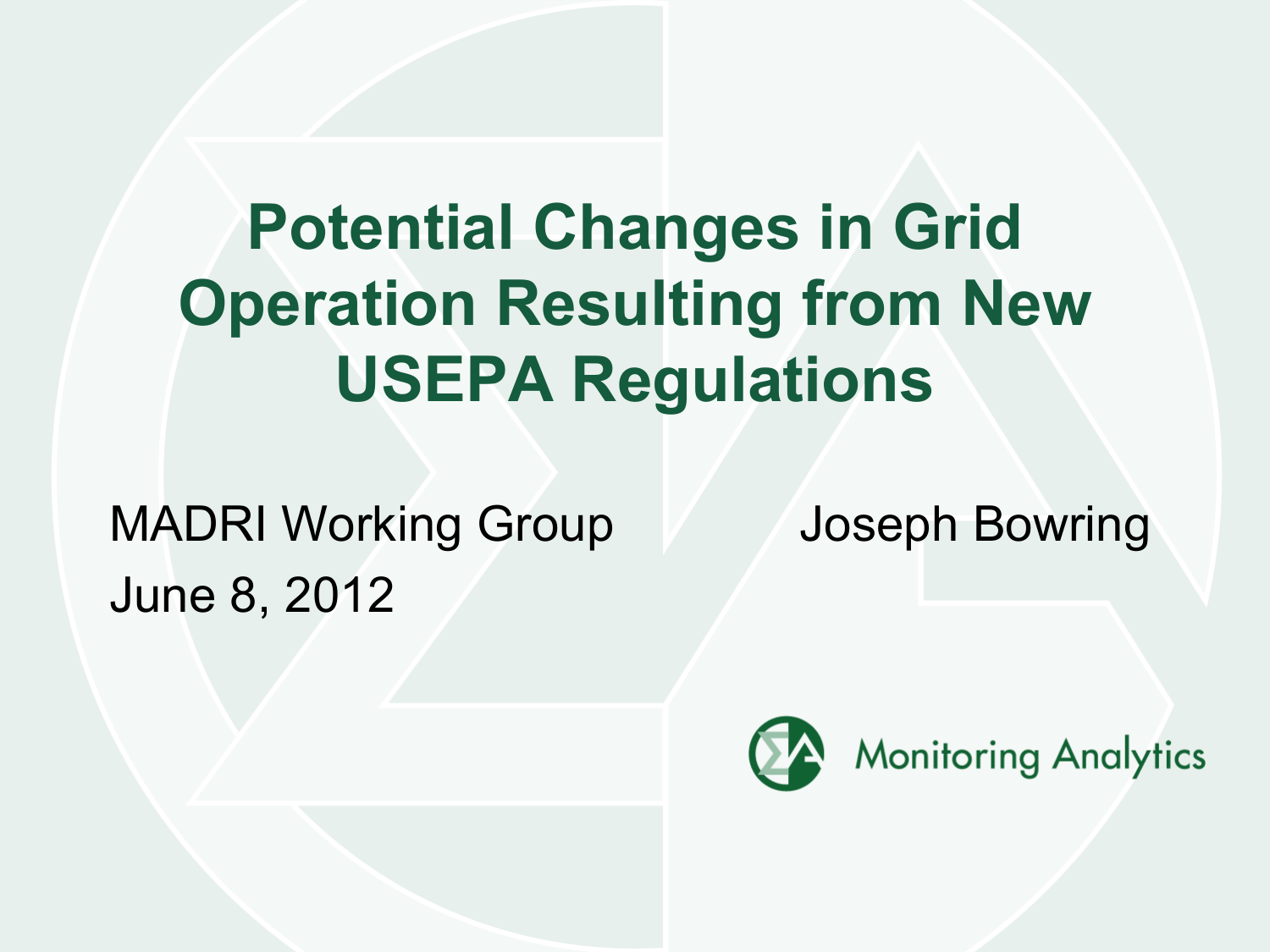## **Overview**

### • **Factors affecting retirement decisions**

- **Net revenues**
- **Costs**
- **Net revenues**
	- **LMP minus marginal costs**
	- **RPM prices**
- **Costs**
	- **Going forward costs**
	- **Fixed costs**
	- **Compliance with EPA regulations**



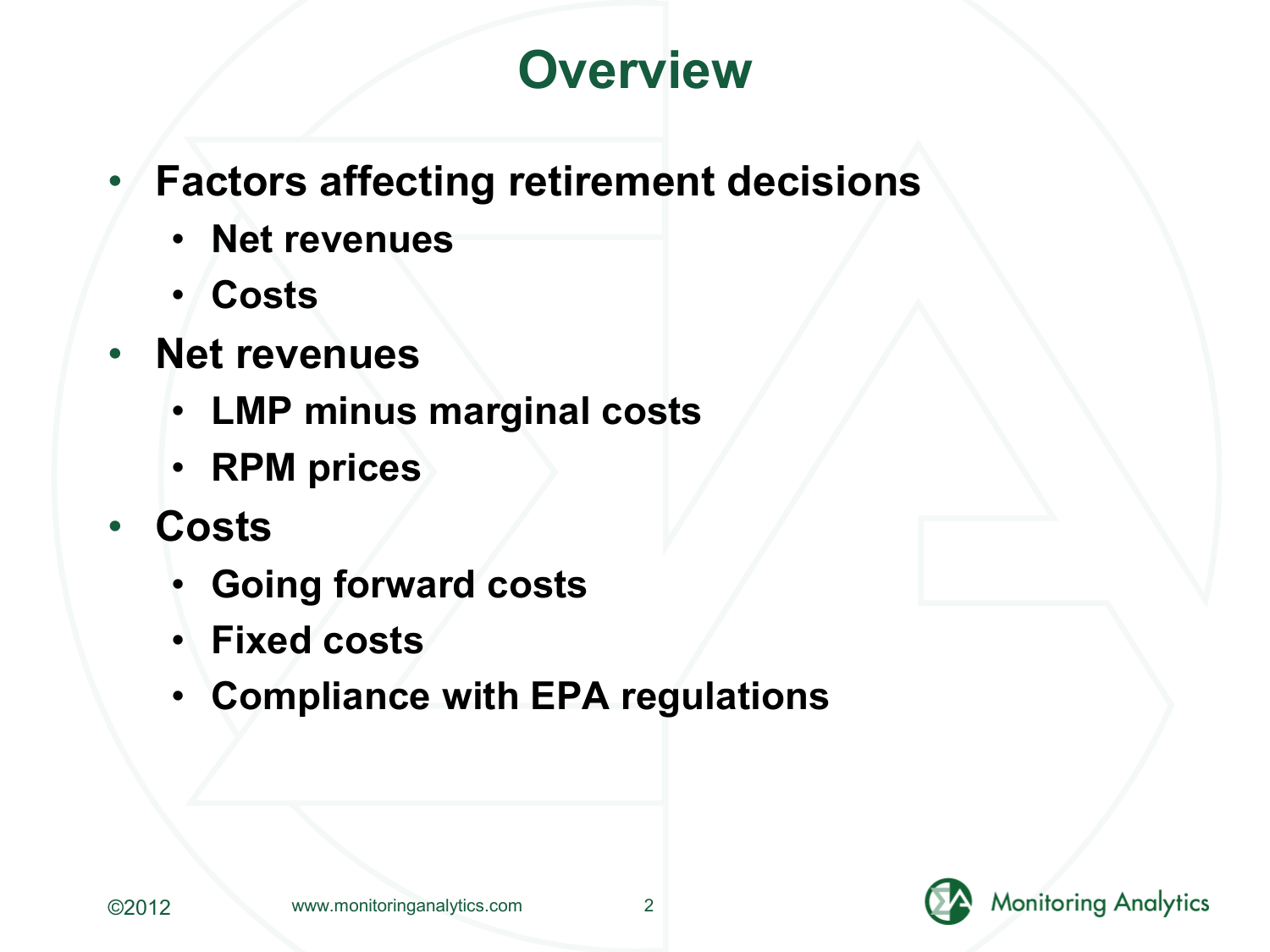#### **Table 1-7 Total price per MWh by category and total revenues by category: January through March 2011 and 2012 (See 2011 SOM, Table 1-7)**

|                                               |         |         |                | Jan-Mar        | Jan-Mar        |
|-----------------------------------------------|---------|---------|----------------|----------------|----------------|
|                                               | Jan-Mar | Jan-Mar | <b>Percent</b> | 2011           | 2012           |
|                                               | 2011    | 2012    | <b>Change</b>  | <b>Percent</b> | <b>Percent</b> |
| <b>Category</b>                               | \$/MWh  | \$/MWh  | <b>Totals</b>  | of Total       | of Total       |
| Energy                                        | \$46.35 | \$31.21 | (32.7%)        | 70.7%          | 68.6%          |
| Capacity                                      | \$12.60 | \$7.51  | $(40.4\%)$     | 19.2%          | 16.5%          |
| <b>Transmission Service Charges</b>           | \$4.32  | \$4.80  | 11.1%          | 6.6%           | 10.6%          |
| <b>Operating Reserves (Uplift)</b>            | \$0.72  | \$0.49  | (31.6%)        | 1.1%           | 1.1%           |
| Reactive                                      | \$0.39  | \$0.48  | 23.8%          | 0.6%           | 1.1%           |
| <b>PJM Administrative Fees</b>                | \$0.33  | \$0.36  | 10.4%          | 0.5%           | 0.8%           |
| <b>Transmission Enhancement Cost Recovery</b> | \$0.30  | \$0.28  | (7.3%)         | 0.5%           | 0.6%           |
| Regulation                                    | \$0.27  | \$0.17  | (36.6%)        | 0.4%           | 0.4%           |
| Transmssion Owner (Schedule 1A)               | \$0.09  | \$0.08  | $(13.6\%)$     | 0.1%           | 0.2%           |
| <b>Synchronized Reserves</b>                  | \$0.12  | \$0.03  | $(75.6\%)$     | 0.2%           | 0.1%           |
| <b>Black Start</b>                            | \$0.02  | \$0.02  | 28.8%          | 0.0%           | 0.0%           |
| NERC/RFC                                      | \$0.02  | \$0.02  | 8.9%           | 0.0%           | 0.0%           |
| RTO Startup and Expansion                     | \$0.01  | \$0.01  | $(10.9\%)$     | 0.0%           | $0.0\%$        |
| Load Response                                 | \$0.01  | \$0.01  | 18.5%          | 0.0%           | 0.0%           |
| <b>Transmission Facility Charges</b>          | \$0.00  | \$0.00  | $(3.2\%)$      | 0.0%           | 0.0%           |
| Day Ahead Scheduling Reserve (DASR)           | \$0.00  | \$0.00  | (97.6%)        | 0.0%           | 0.0%           |
| Total                                         | \$65.56 | \$45.48 | $(30.6\%)$     | 100.0%         | 100.0%         |

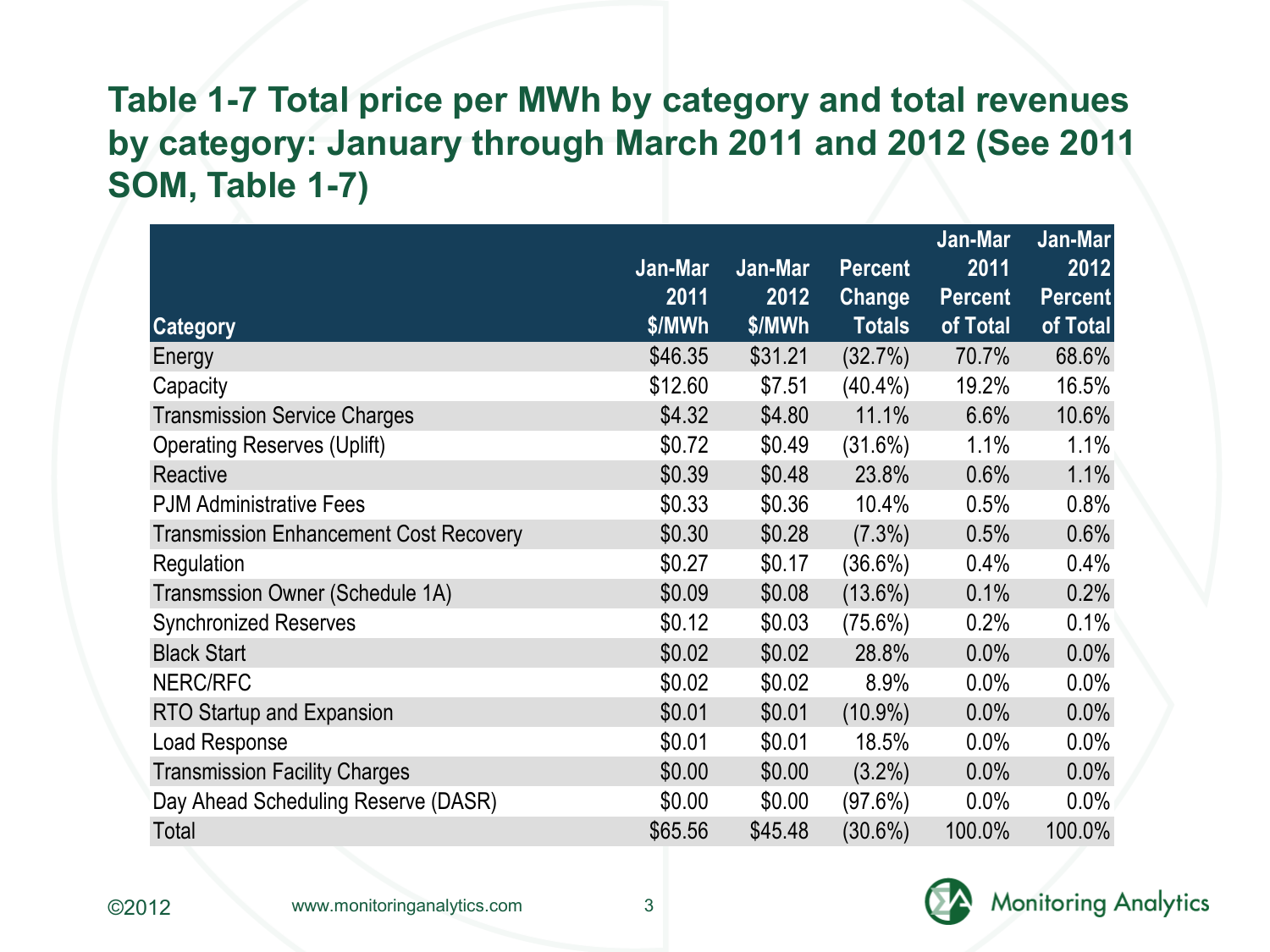#### **Table 4-3 PJM installed capacity (By fuel source): January 1, January 31, February 29, and March 31, 2012 (See the 2011 SOM, Table 4-3)**

|               | $1-Jan-12$ |         | $31 - Jan-12$ |         | 29-Feb-12 |                | 31-Mar-12 |                |
|---------------|------------|---------|---------------|---------|-----------|----------------|-----------|----------------|
|               | <b>MW</b>  | Percent | <b>MW</b>     | Percent | <b>MW</b> | <b>Percent</b> | <b>MW</b> | <b>Percent</b> |
| Coal          | 75,190.4   | 42.0%   | 80,212.1      | 43.3%   | 79,749.1  | 43.1%          | 79,749.1  | 43.1%          |
| Gas           | 50,529.3   | 28.3%   | 51,788.5      | 27.9%   | 51,774.8  | 28.0%          | 51,774.8  | 28.0%          |
| Hydroelectric | 8,047.0    | 4.5%    | 8,047.0       | 4.3%    | 8,047.0   | 4.4%           | 8,047.0   | 4.4%           |
| Nuclear       | 32,492.6   | 18.2%   | 32,492.6      | 17.5%   | 32,492.6  | 17.6%          | 32,534.6  | 17.6%          |
| Oil           | 11,217.3   | 6.3%    | 11,495.2      | 6.2%    | 11,494.7  | 6.2%           | 11,494.7  | 6.2%           |
| Solar         | 15.3       | 0.0%    | 15.3          | 0.0%    | 15.3      | 0.0%           | 15.3      | $0.0\%$        |
| Solid waste   | 705.1      | 0.4%    | 705.1         | 0.4%    | 705.1     | 0.4%           | 705.1     | 0.4%           |
| Wind          | 657.1      | 0.4%    | 660.1         | 0.4%    | 660.1     | 0.4%           | 660.1     | 0.4%           |
| Total         | 178,854.1  | 100.0%  | 185,415.9     | 100.0%  | 184,938.7 | 100.0%         | 184,980.7 | 100.0%         |

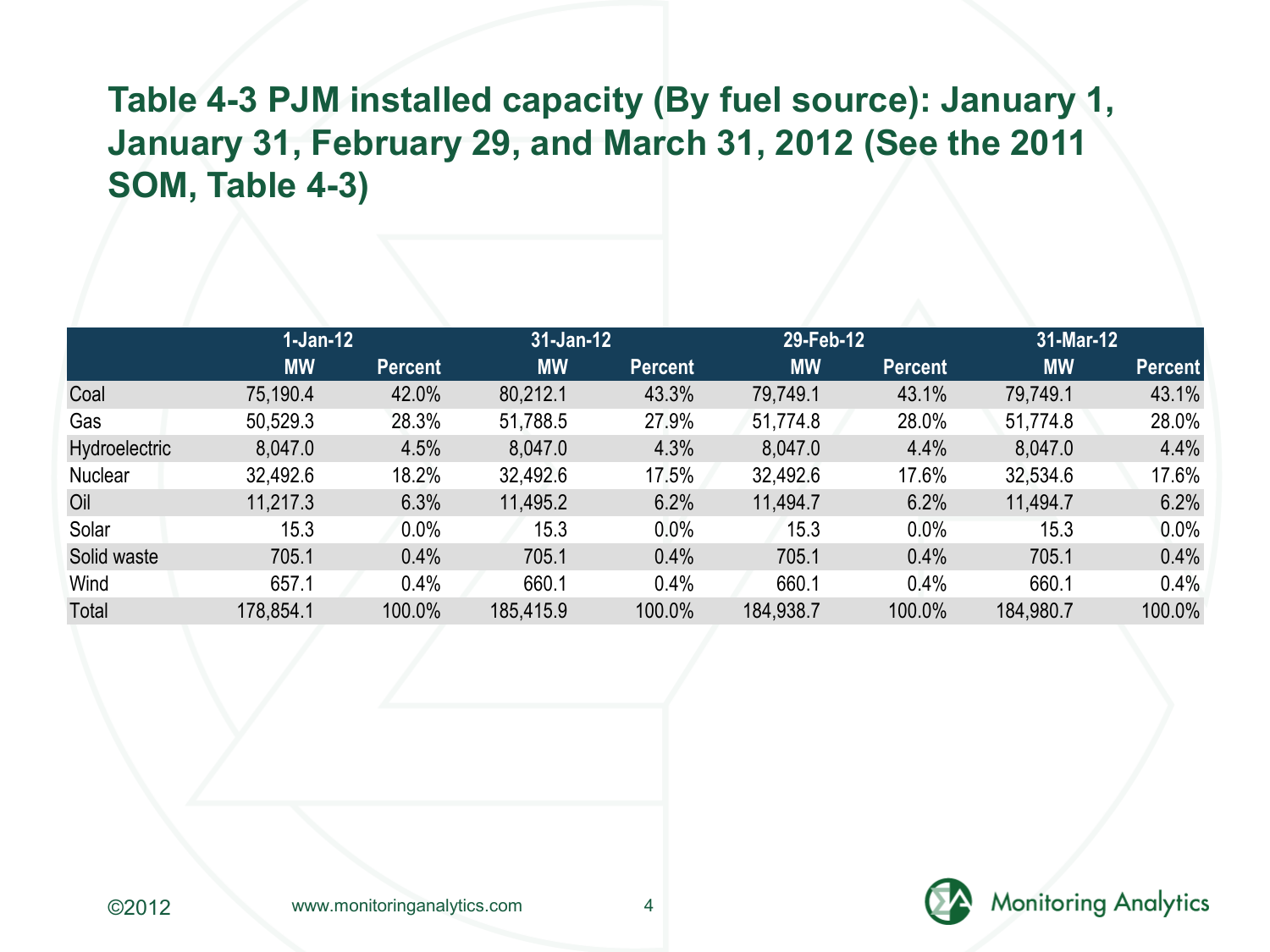#### **Figure 2-16 PJM real-time, monthly, load-weighted, average LMP: 2007 through March of 2012 (See 2011 SOM, Figure 2-16)**

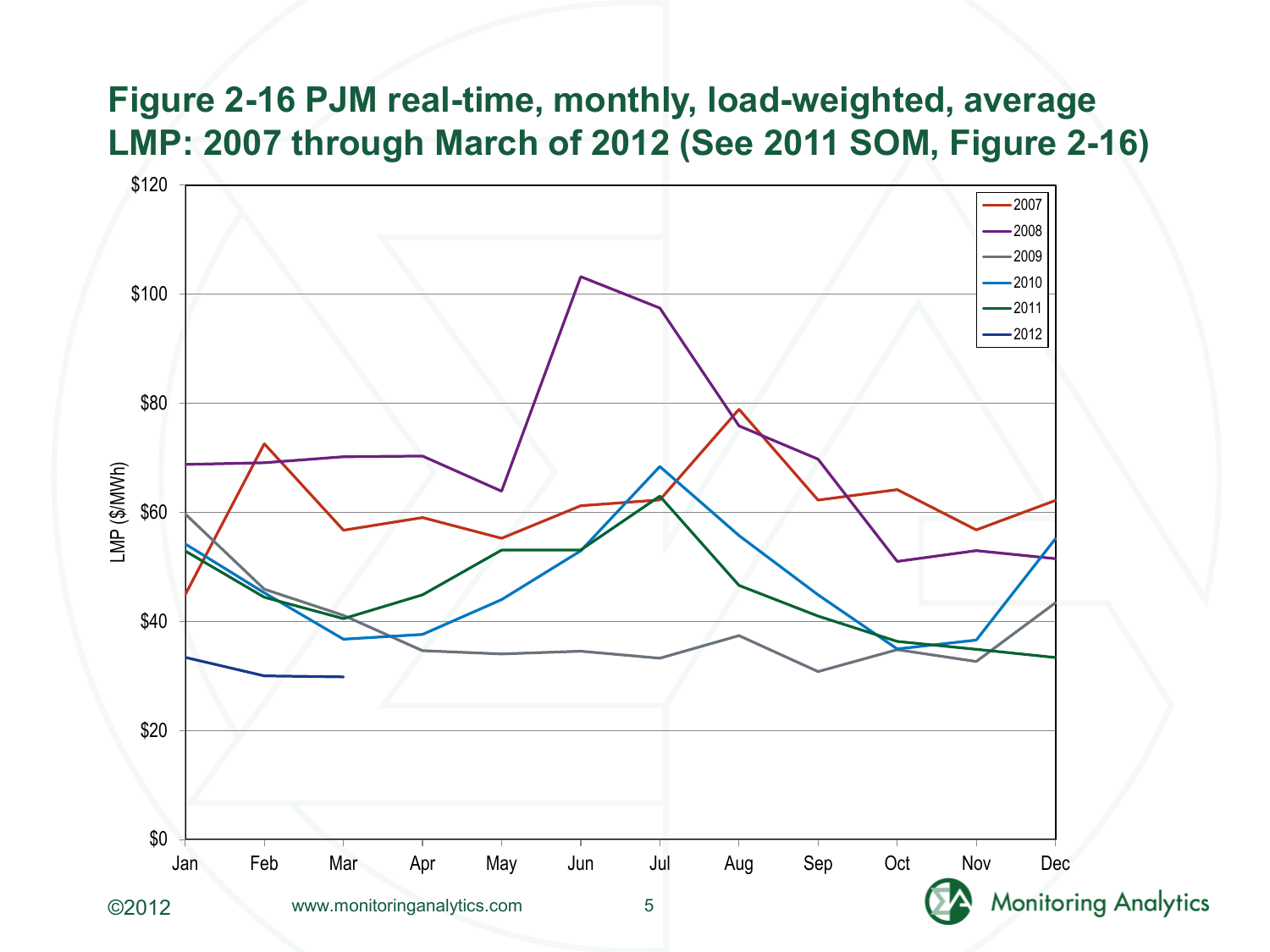#### **Table 2-23 PJM real-time, load-weighted, average LMP (Dollars per MWh): January through March, 1998 through 2012 (See 2011 SOM, Table 2-37)**

|           | Real-Time, Load-Weighted, Average LMP |               |                  |                | <b>Year-to-Year Change</b> |                  |
|-----------|---------------------------------------|---------------|------------------|----------------|----------------------------|------------------|
|           |                                       |               | <b>Standard</b>  |                |                            | <b>Standard</b>  |
| (Jan-Mar) | <b>Average</b>                        | <b>Median</b> | <b>Deviation</b> | <b>Average</b> | <b>Median</b>              | <b>Deviation</b> |
| 1998      | \$18.13                               | \$15.80       | \$8.14]          | NА             | <b>NA</b>                  | NA               |
| 1999      | \$19.38                               | \$16.90       | \$7.66           | 6.9%           | 7.0%                       | $(5.9\%)$        |
| 2000      | \$25.10                               | \$18.25       | \$17.22          | 29.5%          | 8.0%                       | 124.9%           |
| 2001      | \$35.16                               | \$27.38       | \$21.52          | 40.1%          | 50.0%                      | 25.0%            |
| 2002      | \$23.01                               | \$19.89       | \$9.93           | $(34.6\%)$     | $(27.4\%)$                 | $(53.8\%)$       |
| 2003      | \$51.93                               | \$46.12       | \$30.99          | 125.6%         | 131.9%                     | 211.9%           |
| 2004      | \$48.77                               | \$43.22       | \$24.62          | $(6.1\%)$      | $(6.3\%)$                  | $(20.6\%)$       |
| 2005      | \$48.37                               | \$42.20       | \$22.62          | $(0.8\%)$      | $(2.4\%)$                  | $(8.1\%)$        |
| 2006      | \$54.43                               | \$47.62       | \$23.69          | 12.5%          | 12.9%                      | 4.7%             |
| 2007      | \$58.07                               | \$50.60       | \$34.44          | 6.7%           | 6.3%                       | 45.4%            |
| 2008      | \$69.35                               | \$60.11       | \$36.56          | 19.4%          | 18.8%                      | 6.2%             |
| 2009      | \$49.60                               | \$42.23       | \$23.38          | (28.5%)        | $(29.8\%)$                 | $(36.1\%)$       |
| 2010      | \$45.92                               | \$39.01       | \$22.99          | $(7.4\%)$      | $(7.6\%)$                  | $(1.7\%)$        |
| 2011      | \$46.35                               | \$39.11       | \$24.26          | 0.9%           | 0.3%                       | 5.5%             |
| 2012      | \$31.21                               | \$29.25       | \$12.02          | (32.7%)        | $(25.2\%)$                 | $(50.5\%)$       |

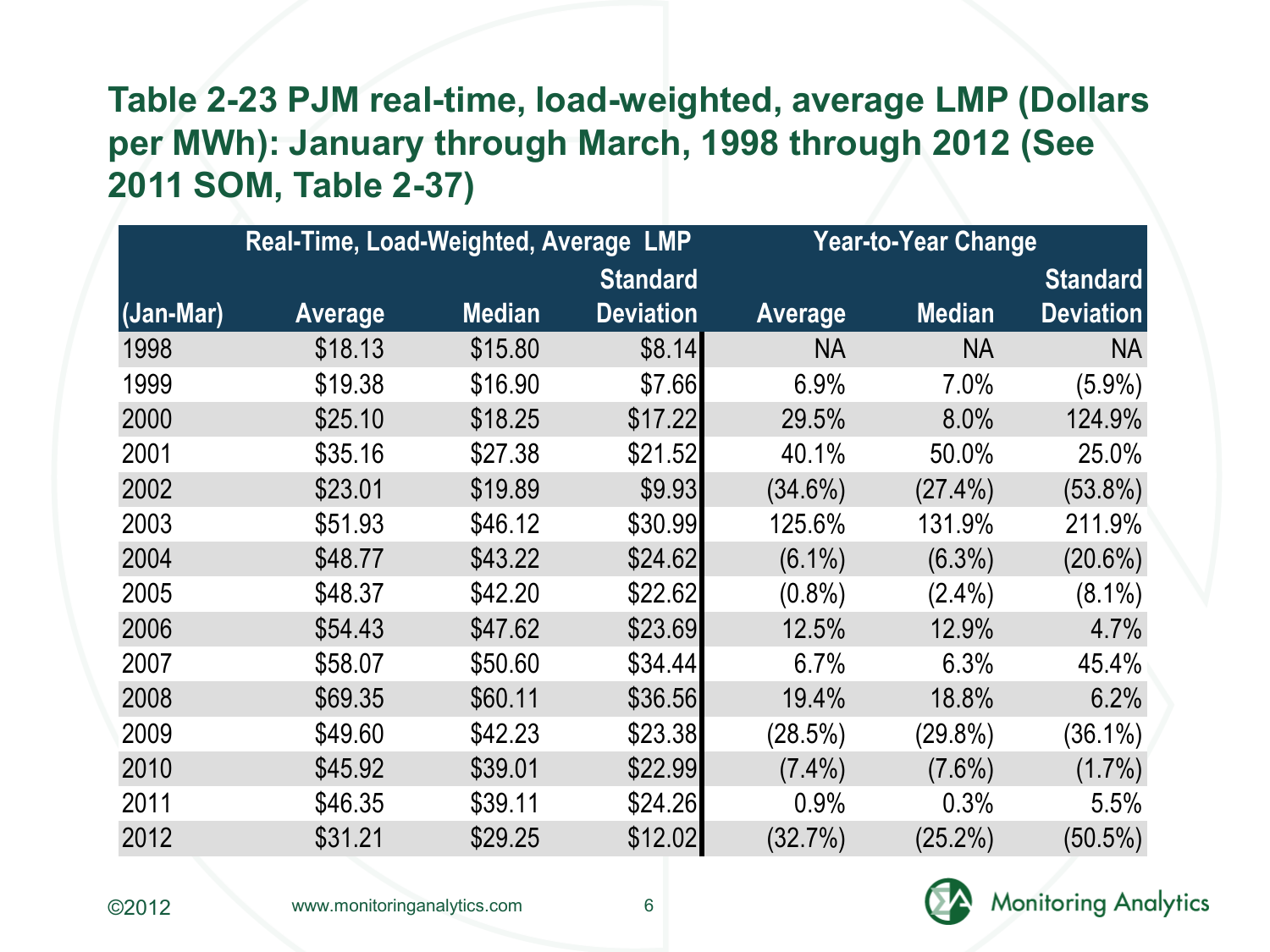#### **Figure 2-17 Spot average fuel price comparison: 2011 and January through March 2012 (See 2011 SOM, Figure 2-17)**

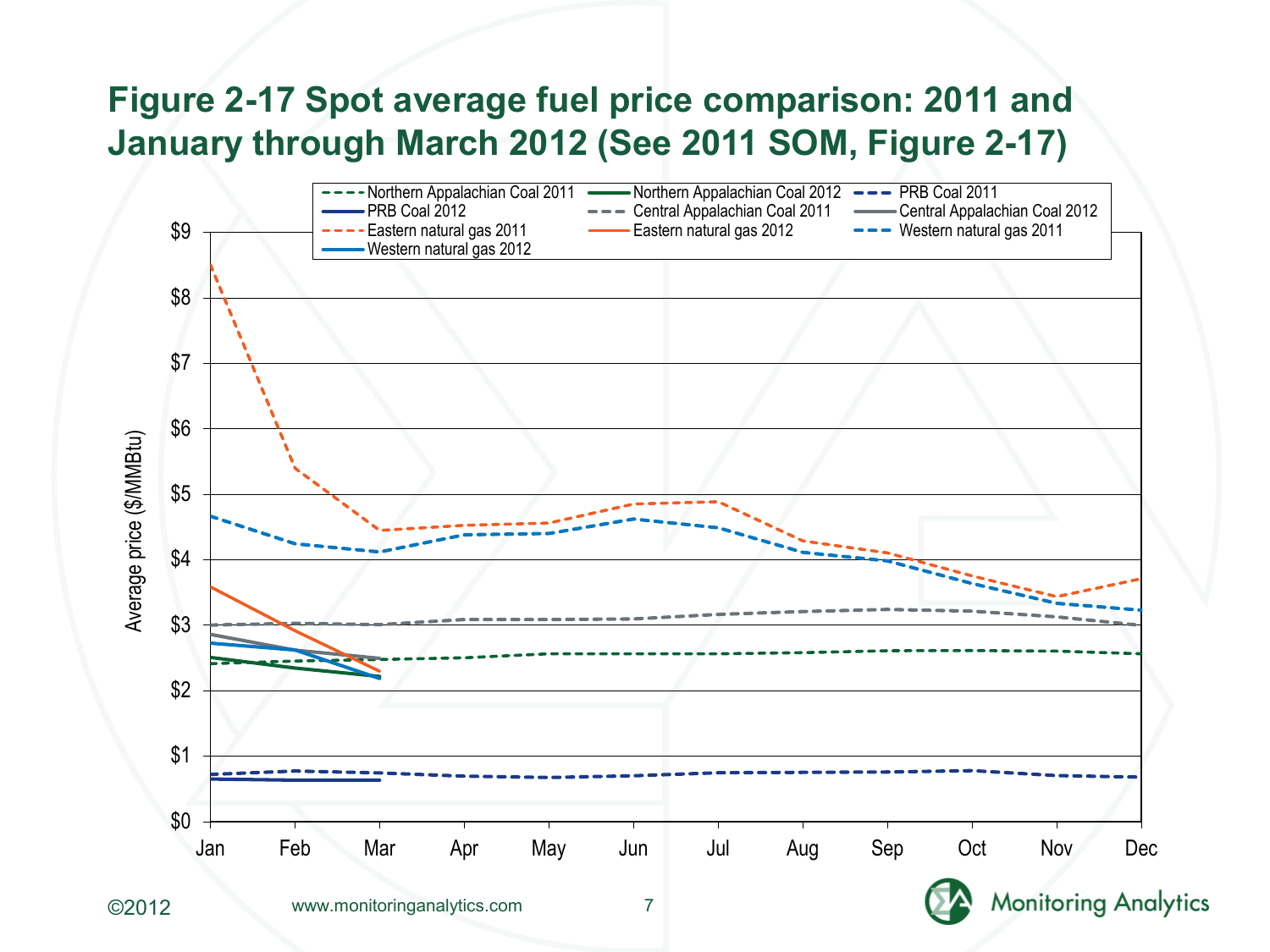#### **Figure 2-18 Spot average cost of generation comparison of CP, CT, and CC: 2011 and January through March 2012**



©2012 www.monitoringanalytics.com 8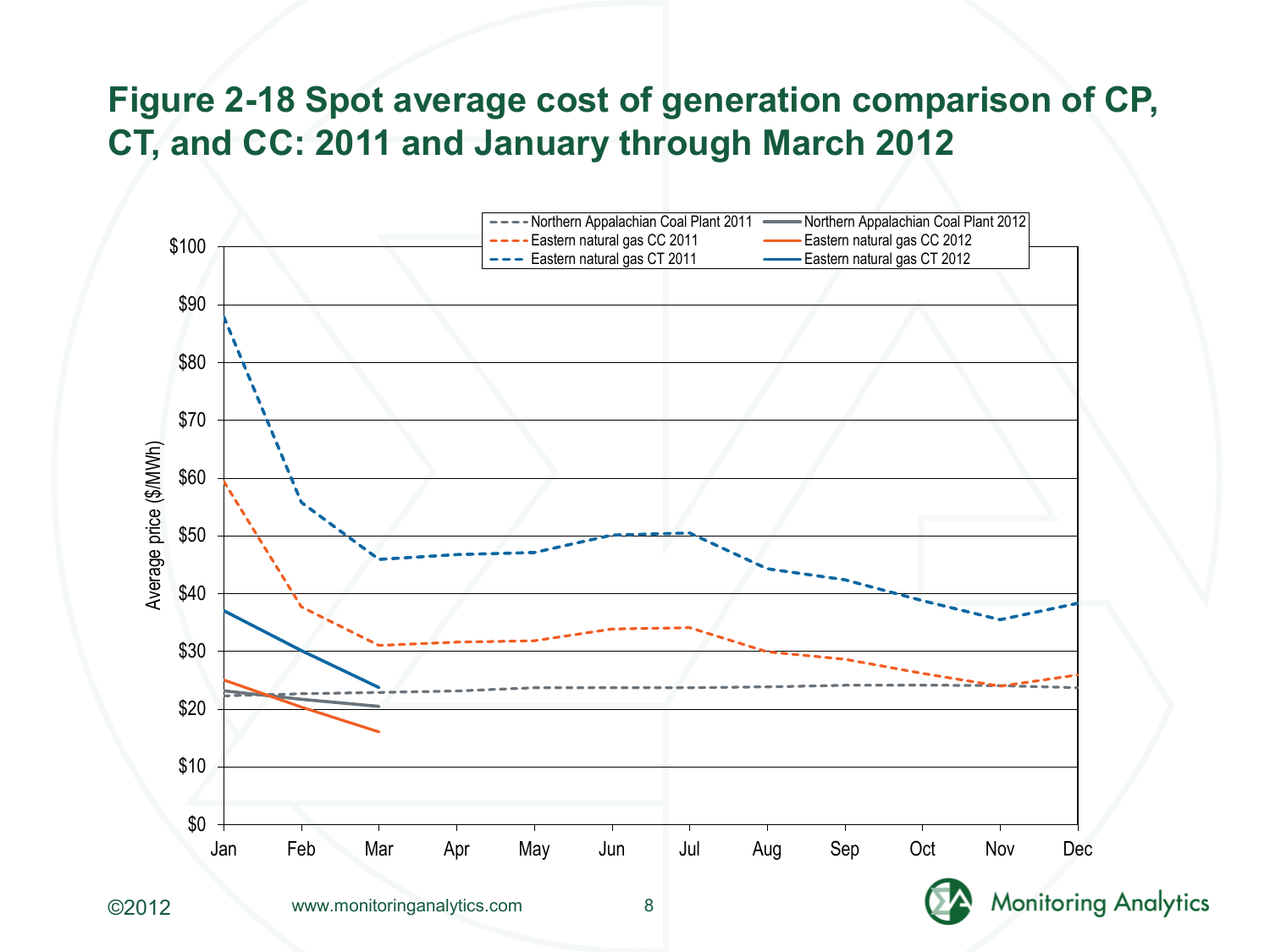#### **Table 2-2 PJM generation (By fuel source (GWh)): January through March 2011 and 2012 (See 2011 SOM, Table 2-2)**

|                |                      | Jan-Mar 2011 |                | Jan-Mar 2012 |                | <b>Change in</b> |
|----------------|----------------------|--------------|----------------|--------------|----------------|------------------|
|                |                      | <b>GWh</b>   | <b>Percent</b> | <b>GWh</b>   | <b>Percent</b> | <b>Output</b>    |
| Coal           |                      | 87,871.5     | 47.7%          | 77,677.8     | 39.9%          | $(11.6\%)$       |
|                | <b>Standard Coal</b> | 84,742.7     | 46.0%          | 75,121.6     | 38.6%          | $(10.9\%)$       |
|                | <b>Waste Coal</b>    | 3,128.7      | 1.7%           | 2,556.2      | 1.3%           | $(0.7\%)$        |
| Nuclear        |                      | 65,194.7     | 35.4%          | 70,637.4     | 36.3%          | 8.3%             |
| Gas            |                      | 22,383.0     | 12.2%          | 37,024.4     | 19.0%          | 65.4%            |
|                | <b>Natural Gas</b>   | 21,945.7     | 11.9%          | 36,430.7     | 18.7%          | 66.0%            |
|                | <b>Landfill Gas</b>  | 437.3        | 0.2%           | 593.6        | 0.3%           | 35.7%            |
|                | <b>Biomass Gas</b>   | 0.1          | 0.0%           | 0.1          | 0.0%           | 123.5%           |
| Hydroelectric  |                      | 3,647.6      | 2.0%           | 3,357.9      | 1.7%           | $(7.9\%)$        |
| Wind           |                      | 3,363.8      | 1.8%           | 4,261.3      | 2.2%           | 26.7%            |
| Waste          |                      | 1,359.1      | 0.7%           | 1,249.0      | 0.6%           | $(8.1\%)$        |
|                | Solid Waste          | 1,034.0      | 0.6%           | 979.3        | 0.5%           | (5.3%)           |
|                | Miscellaneous        | 325.1        | 0.2%           | 269.7        | 0.1%           | $(17.1\%)$       |
| Oil            |                      | 229.3        | 0.1%           | 353.7        | 0.2%           | 54.2%            |
|                | <b>Heavy Oil</b>     | 190.1        | 0.1%           | 315.3        | 0.2%           | 65.9%            |
|                | Light Oil            | 35.4         | 0.0%           | 37.2         | 0.0%           | 5.2%             |
|                | <b>Diesel</b>        | 2.4          | 0.0%           | 1.1          | 0.0%           | (52.7%)          |
|                | Kerosene             | 1.5          | 0.0%           | 0.2          | 0.0%           | $(88.4\%)$       |
|                | Jet Oil              | 0.0          | 0.0%           | 0.0          | 0.0%           | $(26.4\%)$       |
| Solar          |                      | 7.0          | 0.0%           | 43.9         | 0.0%           | 526.8%           |
| <b>Battery</b> |                      | 0.1          | 0.0%           | 0.1          | 0.0%           | $(40.5\%)$       |
| Total          |                      | 184,056.2    | 100.0%         | 194,605.6    | 100.0%         | 5.7%             |



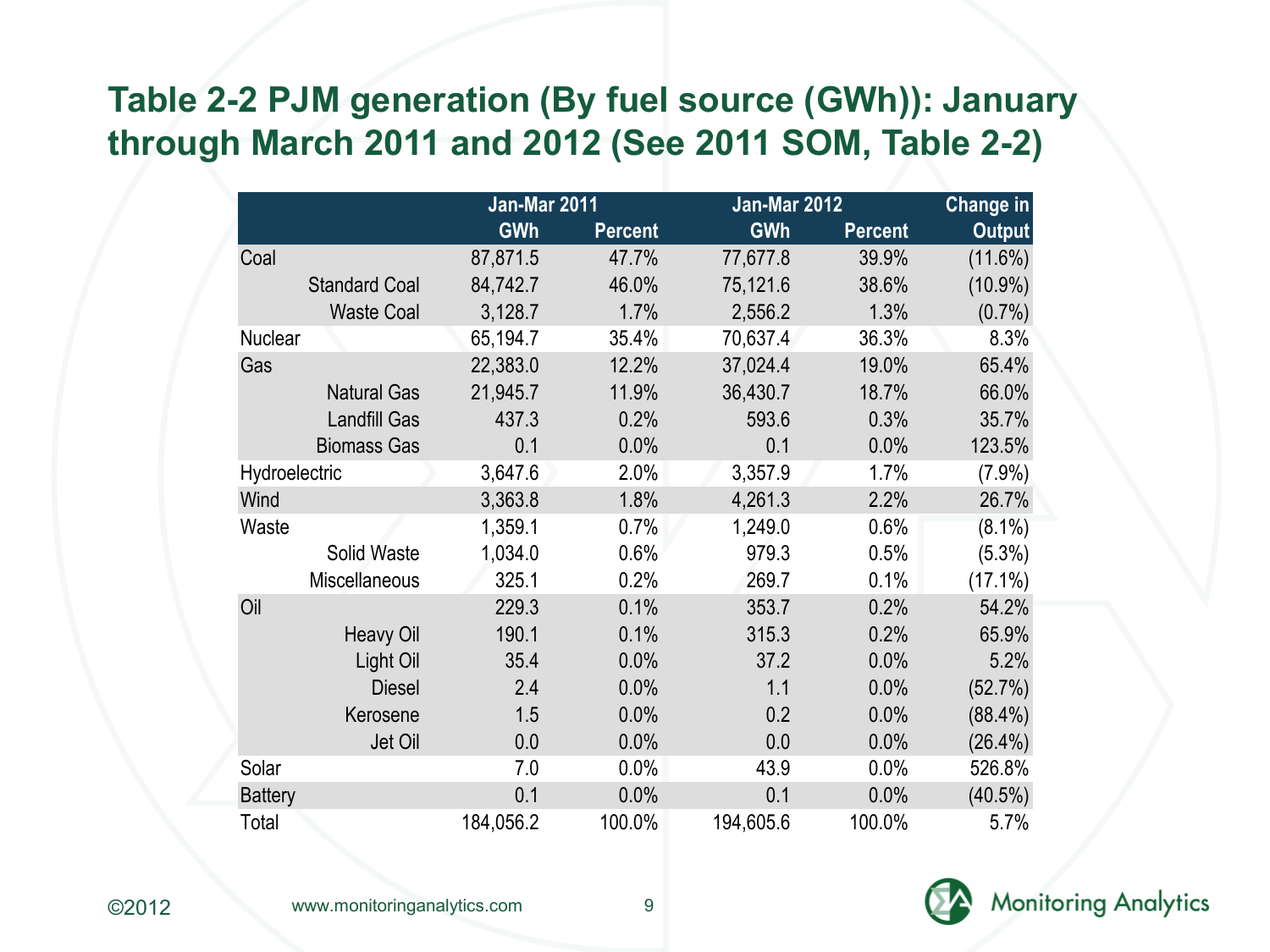#### **Table 2-3 PJM Generation (By fuel source (GWh)) excluding ATSI and DEOK zones: January through March 2011 and 2012 (See 2011 SOM, Table 2-2)**

|                |                      | Jan-Mar 2011 |                | Jan-Mar 2012 |                | Change in  |  |
|----------------|----------------------|--------------|----------------|--------------|----------------|------------|--|
|                |                      | <b>GWh</b>   | <b>Percent</b> | <b>GWh</b>   | <b>Percent</b> | Output     |  |
| Coal           |                      | 87,871.5     | 47.7%          | 65,895.1     | 37.2%          | $(25.0\%)$ |  |
|                | <b>Standard Coal</b> | 84,742.7     | 46.0%          | 63,338.9     | 35.8%          | $(24.4\%)$ |  |
|                | <b>Waste Coal</b>    | 3,128.7      | 1.7%           | 2,556.2      | 1.4%           | $(0.7\%)$  |  |
| Nuclear        |                      | 65,194.7     | 35.4%          | 66,012.3     | 37.3%          | 1.3%       |  |
| Gas            |                      | 22,383.0     | 12.2%          | 35,983.9     | 20.3%          | 60.8%      |  |
|                | <b>Natural Gas</b>   | 21,945.7     | 11.9%          | 35,431.8     | 20.0%          | 61.5%      |  |
|                | <b>Landfill Gas</b>  | 437.3        | 0.2%           | 552.0        | 0.3%           | 26.2%      |  |
|                | <b>Biomass Gas</b>   | 0.1          | 0.0%           | 0.1          | 0.0%           | 123.5%     |  |
| Hydroelectric  |                      | 3,647.6      | 2.0%           | 3,357.9      | 1.9%           | (7.9%)     |  |
| Wind           |                      | 3,363.8      | 1.8%           | 4,261.3      | 2.4%           | 26.7%      |  |
| Waste          |                      | 1,359.1      | 0.7%           | 1,249.0      | 0.7%           | $(8.1\%)$  |  |
|                | Solid Waste          | 1,034.0      | 0.6%           | 979.3        | 0.6%           | (5.3%)     |  |
|                | Miscellaneous        | 325.1        | 0.2%           | 269.7        | 0.2%           | $(17.1\%)$ |  |
| Oil            |                      | 229.3        | 0.1%           | 352.9        | 0.2%           | 53.9%      |  |
|                | <b>Heavy Oil</b>     | 190.1        | 0.1%           | 315.3        | 0.2%           | 65.9%      |  |
|                | Light Oil            | 35.4         | 0.0%           | 37.1         | 0.0%           | 4.8%       |  |
|                | <b>Diesel</b>        | 2.4          | 0.0%           | 0.4          | 0.0%           | $(82.8\%)$ |  |
|                | Kerosene             | 1.5          | 0.0%           | 0.2          | 0.0%           | $(88.4\%)$ |  |
|                | Jet Oil              | 0.0          | 0.0%           | 0.0          | 0.0%           | $(26.4\%)$ |  |
| Solar          |                      | 7.0          | 0.0%           | 43.9         | 0.0%           | 526.8%     |  |
| <b>Battery</b> |                      | 0.1          | 0.0%           | 0.1          | 0.0%           | $(40.5\%)$ |  |
| Total          |                      | 184,056.2    | 100.0%         | 177,156.5    | 100.0%         | (3.7%)     |  |

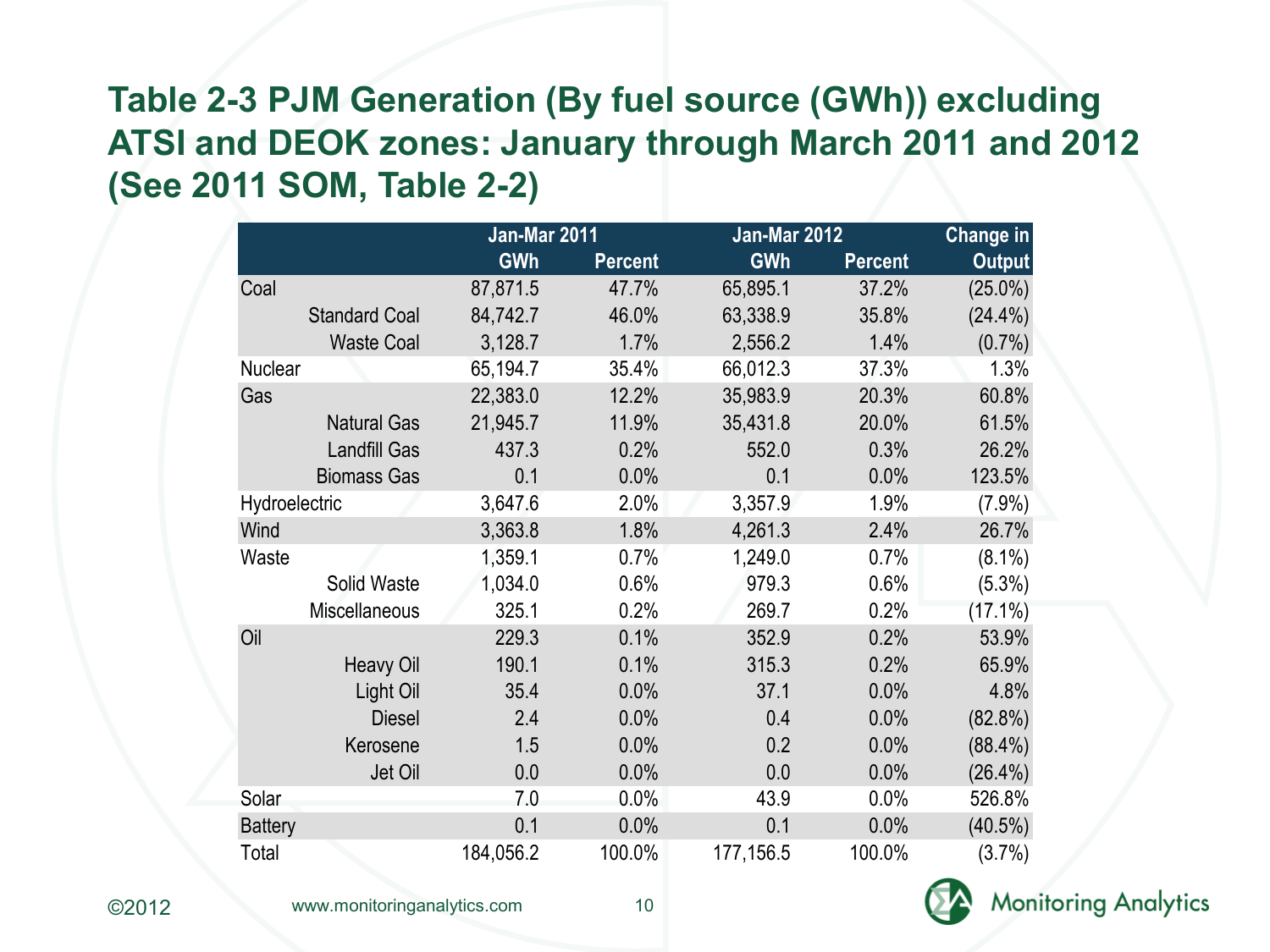#### **Table 4-13 PJM capacity factor (By unit type (GWh)); January through March 2011 and 2012 (See the 2011 SOM, Table 4-24)**

|                             | Jan-Mar 2011                            |       | Jan-Mar 2012            |                        |  |  |
|-----------------------------|-----------------------------------------|-------|-------------------------|------------------------|--|--|
| <b>Unit Type</b>            | <b>Generation (GWh) Capacity Factor</b> |       | <b>Generation (GWh)</b> | <b>Capacity Factor</b> |  |  |
| <b>Battery</b>              | 0.1                                     | 5.1%  | 0.1                     | 0.1%                   |  |  |
| <b>Combined Cycle</b>       | 21,045.3                                | 41.1% | 35,691.6                | 63.0%                  |  |  |
| <b>Combustion Turbine</b>   | 500.5                                   | 0.8%  | 557.1                   | 0.8%                   |  |  |
| <b>Diesel</b>               | 183.4                                   | 17.6% | 214.5                   | 19.1%                  |  |  |
| Diesel (Landfill gas)       | 168.7                                   | 40.2% | 277.7                   | 52.6%                  |  |  |
| <b>Nuclear</b>              | 65,194.7                                | 95.9% | 70,637.4                | 96.3%                  |  |  |
| <b>Pumped Storage Hydro</b> | 1,652.5                                 | 13.9% | 1,227.8                 | 10.2%                  |  |  |
| Run of River Hydro          | 1,995.2                                 | 39.4% | 2,130.1                 | 40.4%                  |  |  |
| Solar                       | 7.0                                     | 9.2%  | 43.9                    | 13.8%                  |  |  |
| <b>Steam</b>                | 89,295.8                                | 51.8% | 79,543.8                | 39.8%                  |  |  |
| Wind                        | 3,363.8                                 | 36.0% | 4,261.3                 | 37.3%                  |  |  |
| Total                       | 183,407.0                               | 48.6% | 194,585.3               | 45.6%                  |  |  |



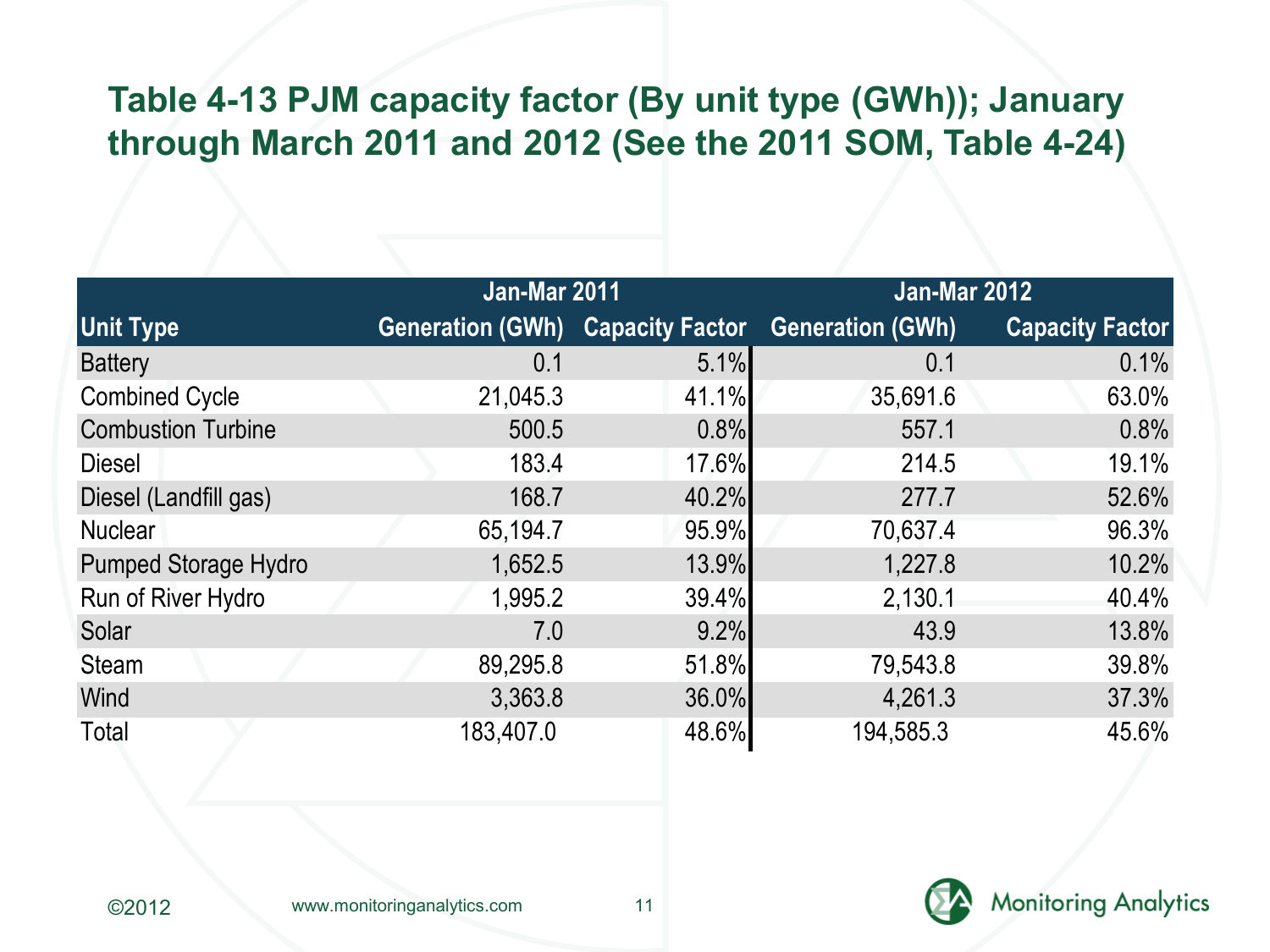#### **Figure 6-4 New entrant CC net revenue and 20-year levelized fixed cost by LDA (Dollars per installed MW-year)**

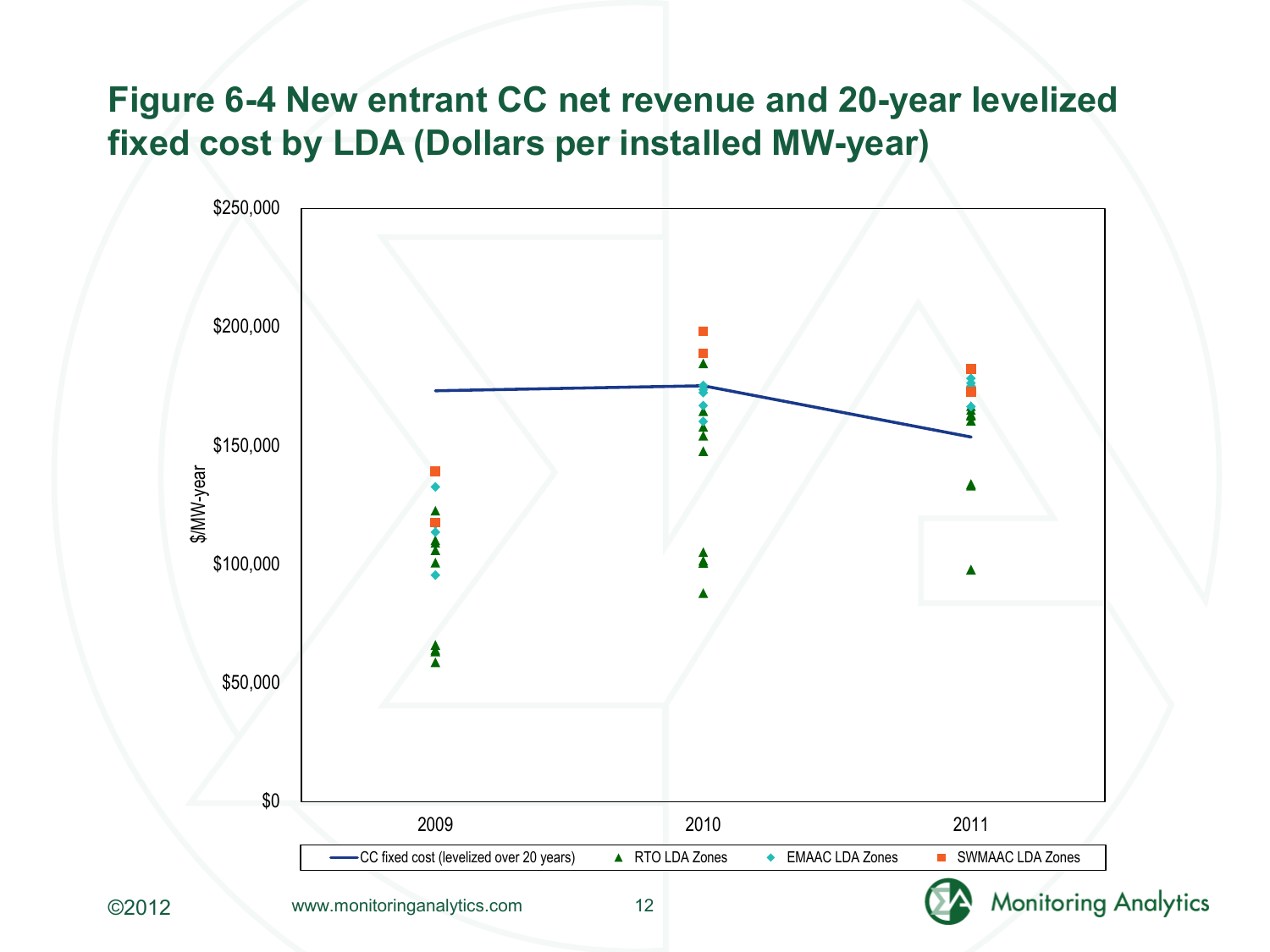#### **Figure 6-6 New entrant CP net revenue and 20-year levelized fixed cost by LDA (Dollars per installed MW-year)**

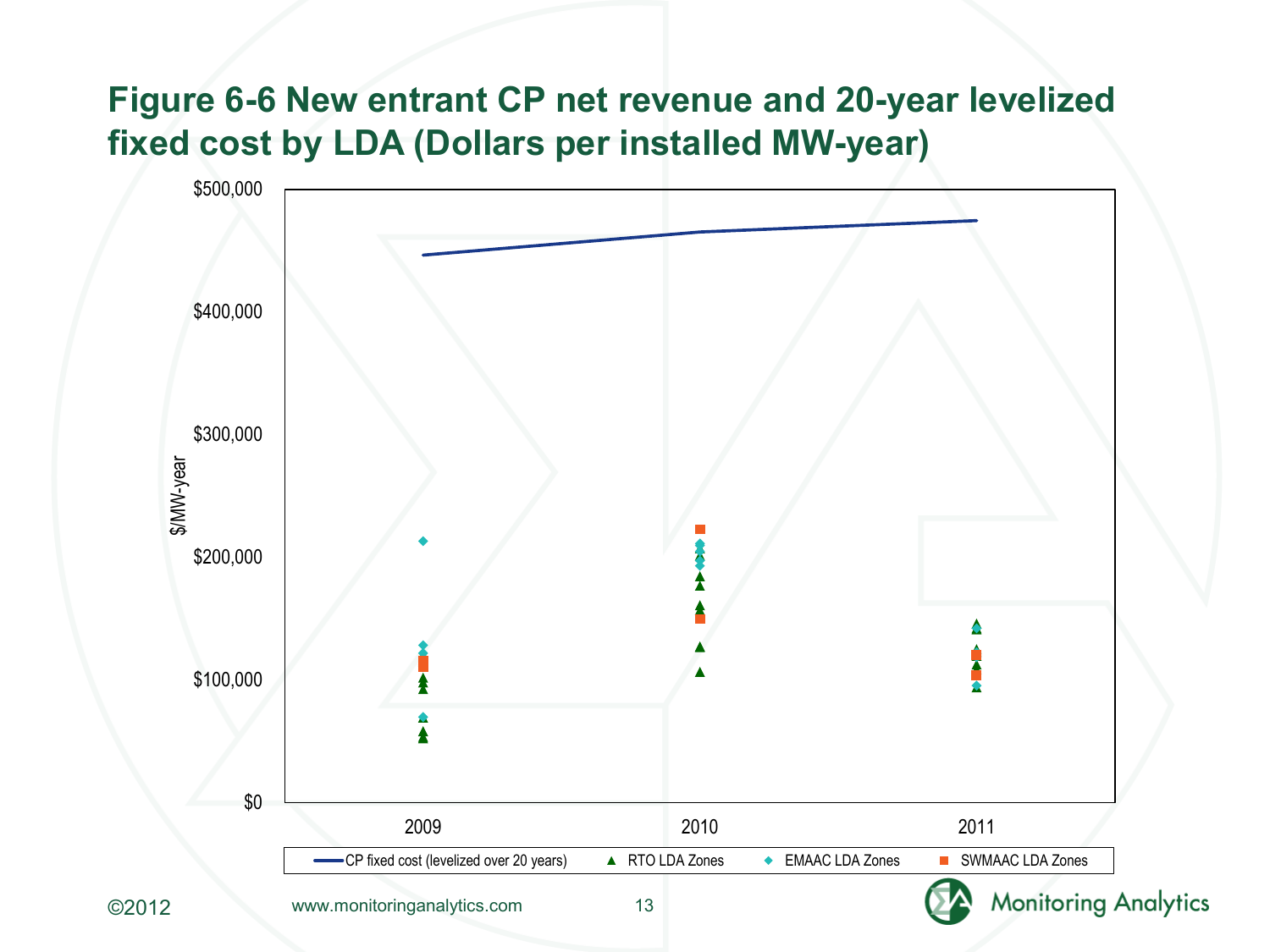#### **Table 11-8 PJM capacity (MW) by age: at April 1, 2012 (See 2011 SOM Table 11-9)**

| Age (years)  | <b>Combined Cycle</b> | <b>Combustion Turbine</b> |     | Diesel Hydroelectric | <b>Nuclear</b> | <b>Solar</b> | <b>Steam</b> | <b>Storage</b> | <b>Wind</b> | <b>Total</b> |
|--------------|-----------------------|---------------------------|-----|----------------------|----------------|--------------|--------------|----------------|-------------|--------------|
| Less than 11 | 19,000                | 8,820                     | 400 | 11                   | 0              | 154          | 2,495        | 28             | 5,505       | 36,413       |
| 11 to 20     | 6,047                 | 13,019                    | 113 | 48                   | 0              | 0            | 3,261        | 0              | 34          | 22,522       |
| 21 to 30     | 1,584                 | 1,700                     | 55  | 3,448                | 15,359         | 0            | 8,475        | $\mathbf{0}$   | 0           | 30,622       |
| 31 to 40     | 244                   | 3,123                     | 43  | 105                  | 16,344         | 0            | 29,514       | 0              |             | 49,373       |
| 41 to 50     | 198                   | 4,911                     | 135 | 2,915                | 2,349          | 0            | 30,493       | 0              | 0           | 41,001       |
| 51 to 60     |                       |                           | 15  | 379                  |                | 0            | 16,963       | 0              | 0           | 17,357       |
| 61 to 70     |                       |                           | 0   | 0                    | 0              | 0            | 2,939        | $\Omega$       | 0           | 2,939        |
| 71 to 80     |                       | 0                         | 0   | 284                  | 0              | 0            | 95           | 0              |             | 379          |
| 81 to 90     |                       |                           | 0   | 549                  | 0              | 0            | 79           | 0              |             | 628          |
| 91 to 100    |                       |                           | 0   | 151                  | 0              | 0            | $\Omega$     | 0              |             | 151          |
| 101 and over |                       |                           | 0   | 84                   | 0              | 0            | 0            | $\theta$       |             | 84           |
| Total        | 27,073                | 31,573                    | 761 | 7,975                | 34,051         | 154          | 94,315       | 28             | 5,539       | 201,469      |

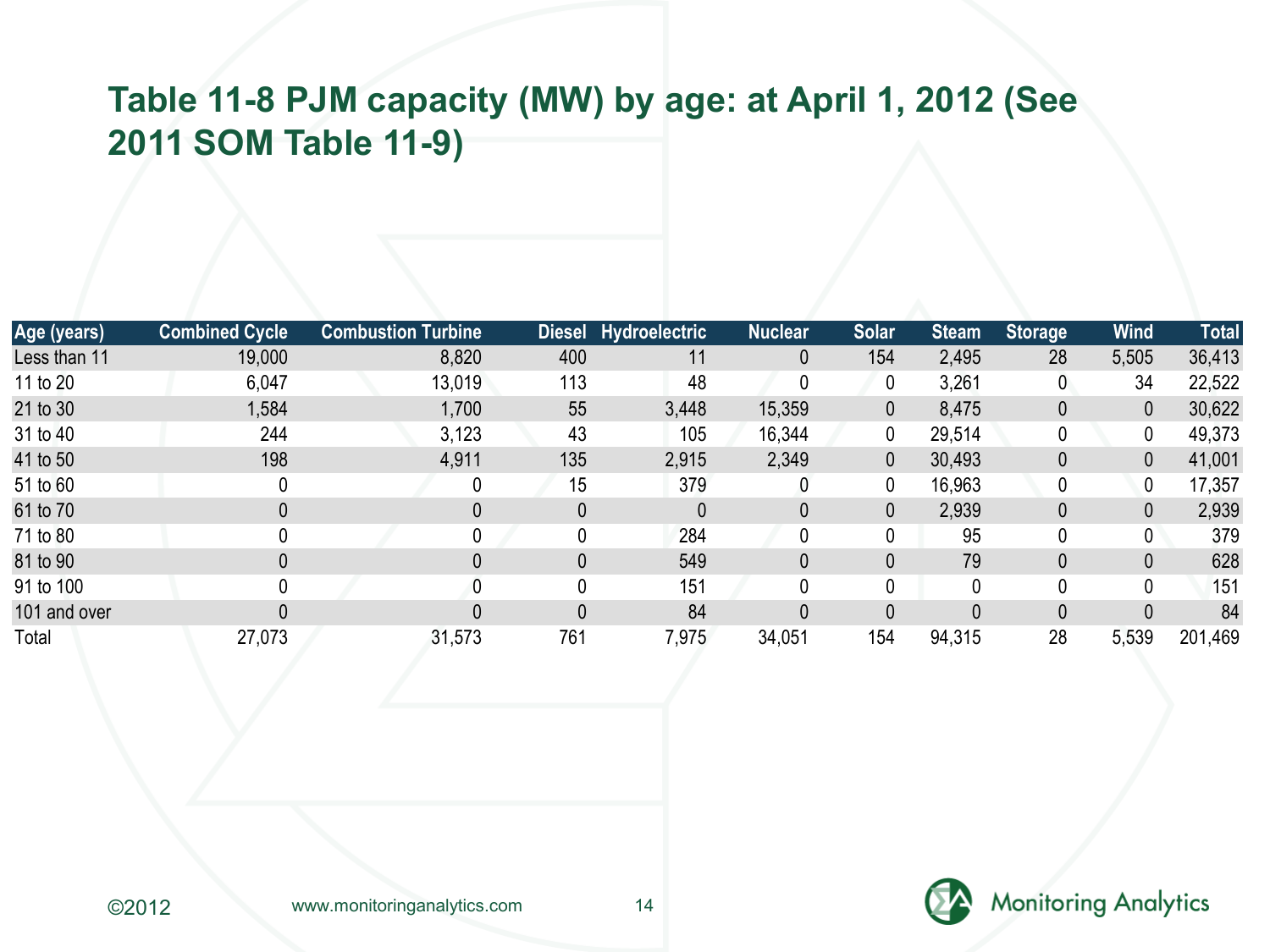#### **Table 11-10 Summary of PJM unit retirements (MW): Calendar year 2011 through 2019 (See 2011 SOM, Table 11-11)**

|                                      | <b>MW</b> |
|--------------------------------------|-----------|
| <b>Retirements 2011</b>              | 1,322.3   |
| <b>Retirements 2012</b>              | 955.0     |
| <b>Planned Retirements 2012</b>      | 6,012.0   |
| <b>Planned Retirements Post-2012</b> | 10,535.4  |
| Total                                | 18,824.7  |

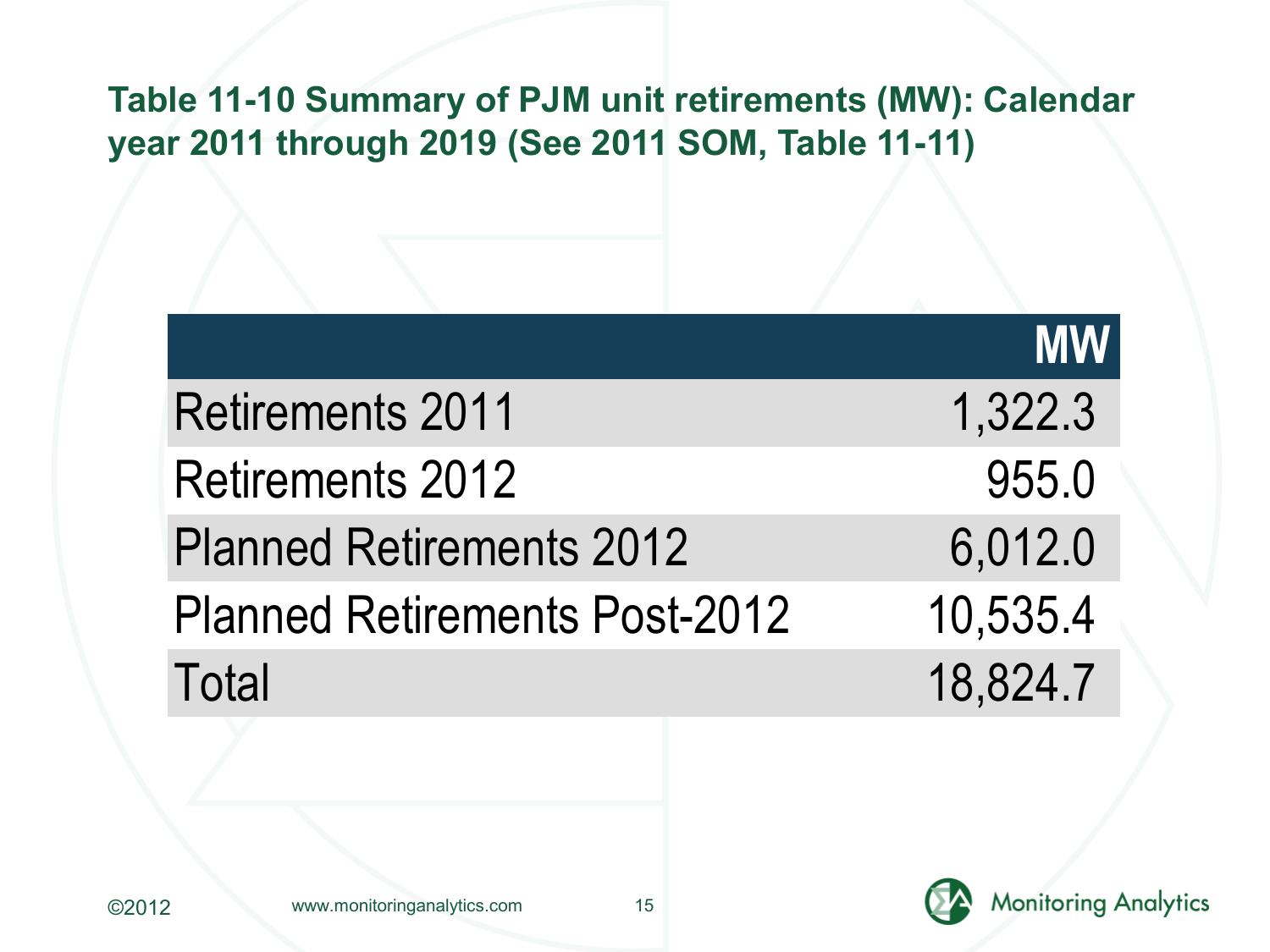#### **Figure 11-1 Unit retirements in PJM Calendar year 2011 through 2019 (See 2011 SOM, Figure 11-1)**



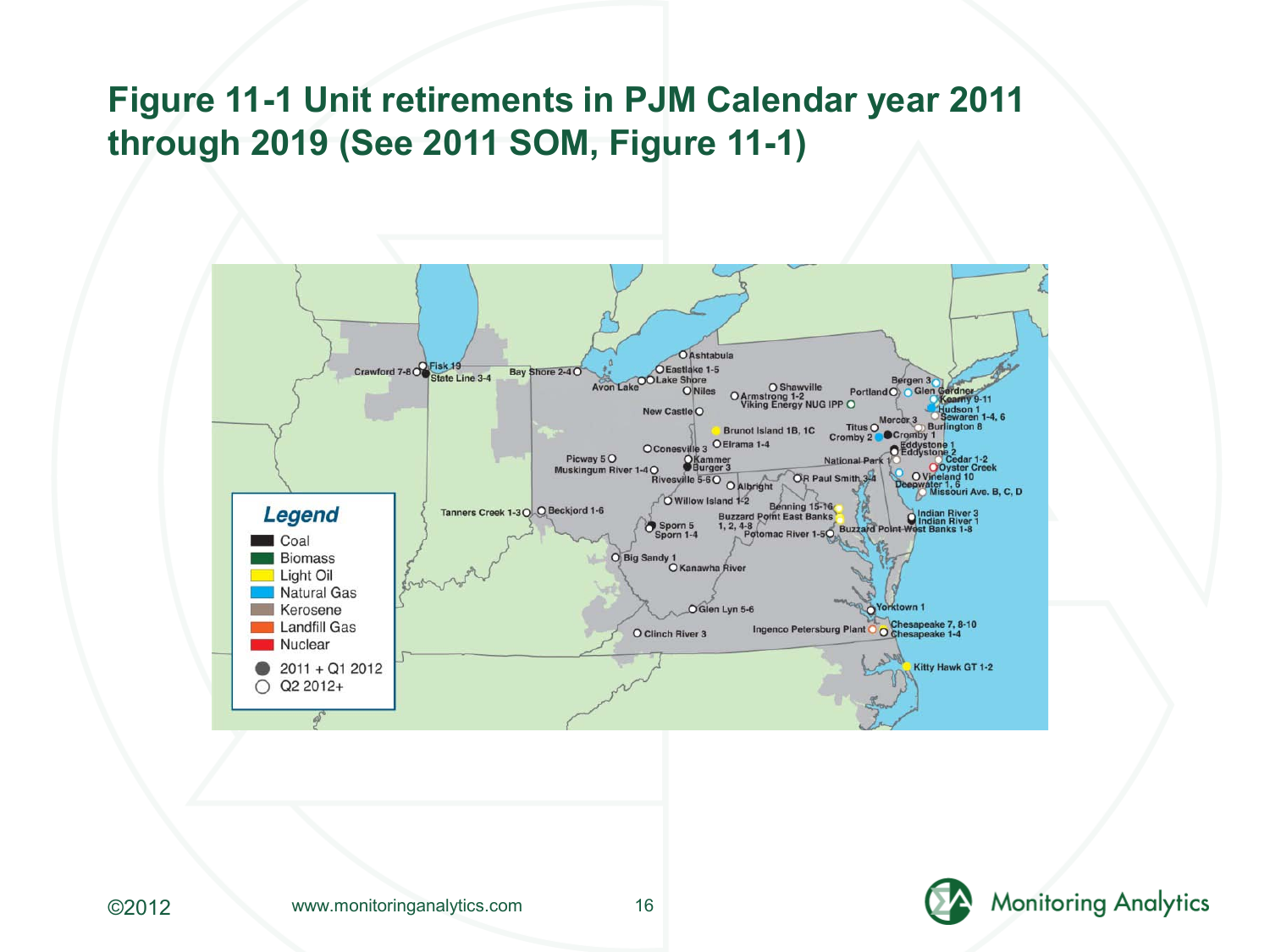#### **Table 11-6 Capacity additions in active or under-construction queues by LDA (MW): At March 31, 2012 (See 2011 SOM, Table 11-7)**

|               | cc     | <b>CT</b> | Diesel | <b>Hydro</b> | <b>Nuclear</b> | Solar | <b>Steam</b> | <b>Storage</b> | <b>Wind</b> | Total  |
|---------------|--------|-----------|--------|--------------|----------------|-------|--------------|----------------|-------------|--------|
| <b>EMAAC</b>  | 11,422 | .906      | 60     |              | 540            | 2,228 | 142          | 35             | 774. ا      | 18,106 |
| <b>SWMAAC</b> | 6,146  | 256       | 35     |              | .640           | 12    | 132          |                |             | 8,221  |
| <b>WMAAC</b>  | 6.941  | 31        | 46     |              | 139            | 225   | 180          |                | 1,855       | 9,420  |
| Non-MAAC      | 13,668 | .246      | 226    | 315          | 2,397          | 641   | 3.586        | 20             | 25,789      | 47,887 |
| Total         | 38,177 | 3.439     | 367    | 318          | 4,716          | 3.106 | 4,040        | 55             | 29,418      | 83,635 |

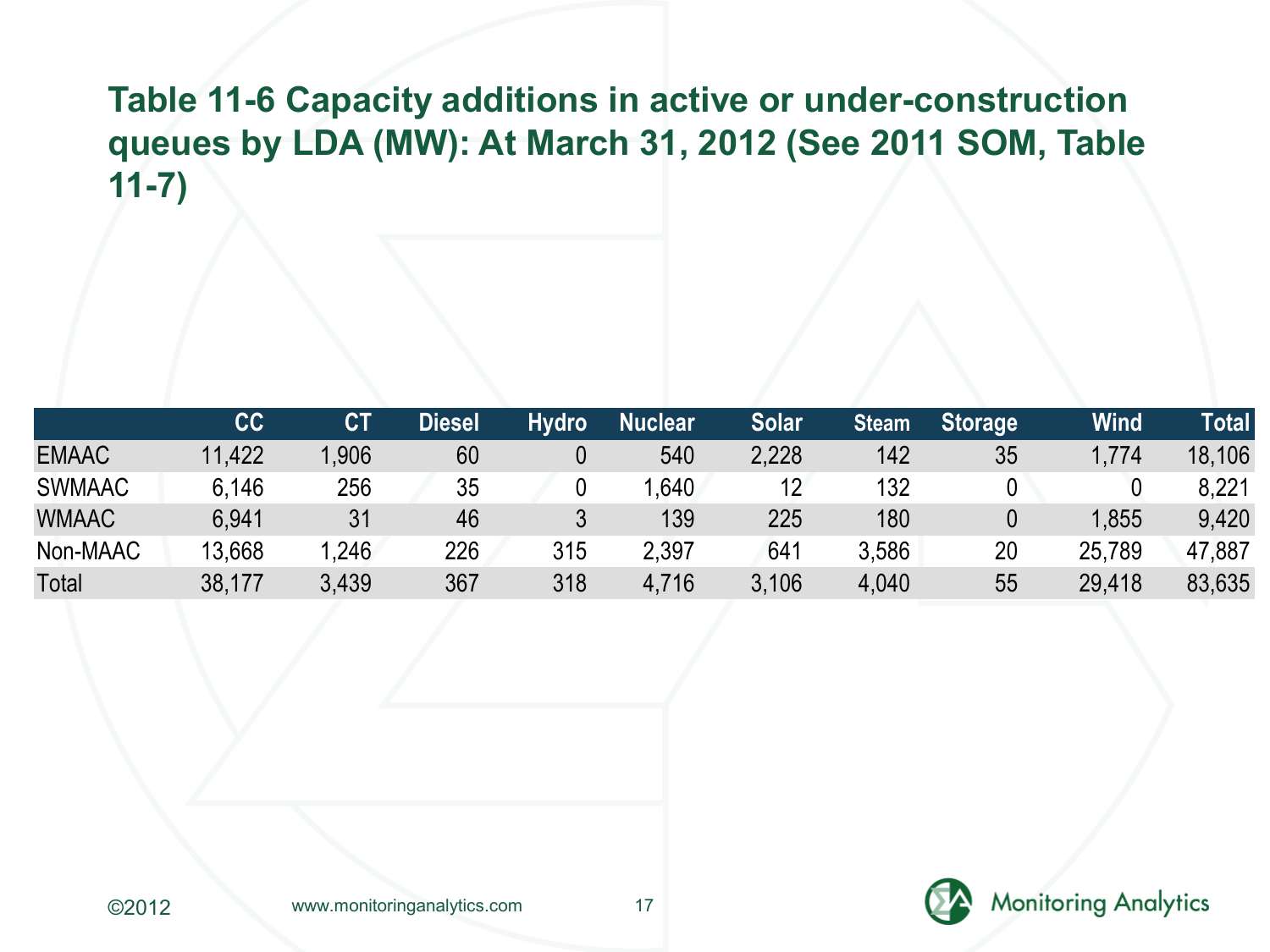#### **Table 18 Impact of DR product types: 2014/2015 RPM Base Residual Auction**

|                   |                        | <b>Actual Auction Results</b> |                     | <b>Annual Resources Only</b> |                     |  |
|-------------------|------------------------|-------------------------------|---------------------|------------------------------|---------------------|--|
|                   |                        | <b>Clearing Prices</b>        | <b>Cleared UCAP</b> | <b>Clearing Prices</b>       | <b>Cleared UCAP</b> |  |
| <b>LDA</b>        | <b>Product Type</b>    | (\$ per MW-day)               | (MW)                | (\$ per MW-day)              | (MW)                |  |
| <b>RTO</b>        | Limited                | \$125.47                      | 12,165.9            |                              |                     |  |
|                   | <b>Extended Summer</b> | \$125.99                      | 1,441.0             |                              |                     |  |
|                   | Annual                 | \$125.99                      | 136,367.8           | \$154.87                     | 149,420.6           |  |
| <b>MAAC</b>       | Limited                | \$125.47                      | 5,920.7             |                              |                     |  |
|                   | <b>Extended Summer</b> | \$136.50                      | 1,076.8             |                              |                     |  |
|                   | Annual                 | \$136.50                      | 60,178.5            | \$202.80                     | 65,957.5            |  |
| <b>PSEG North</b> | Limited                | \$213.97                      | 340.7               |                              |                     |  |
|                   | <b>Extended Summer</b> | \$225.00                      | 97.1                |                              |                     |  |
|                   | Annual                 | \$225.00                      | 3,379.7             | \$225.00                     | 3,807.9             |  |

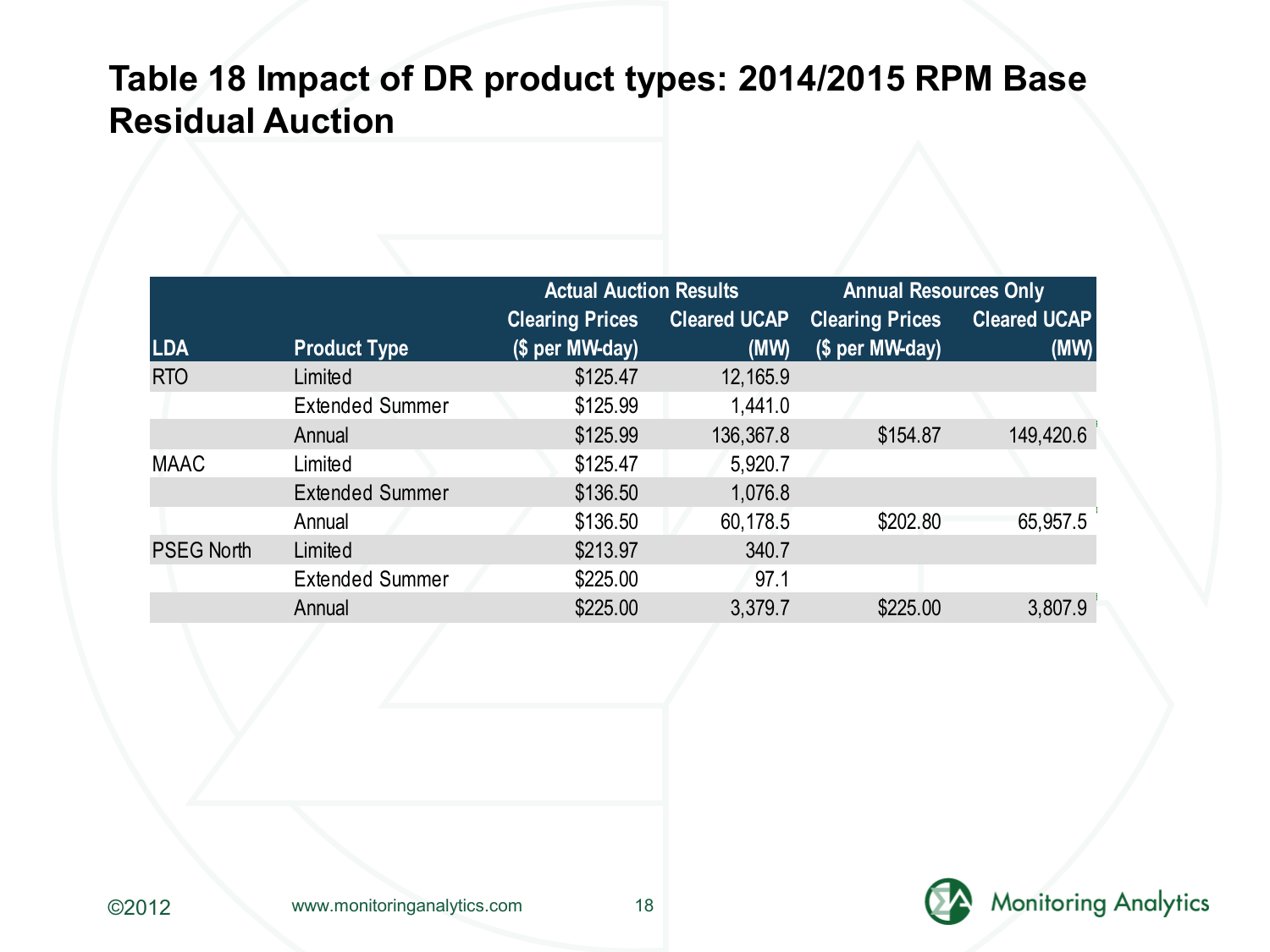**Figure 5-1 Demand Response revenue by market: Calendar years 2002 through 2011 and the first three months of 2012 (See the 2011 SOM, Figure 5-1)**

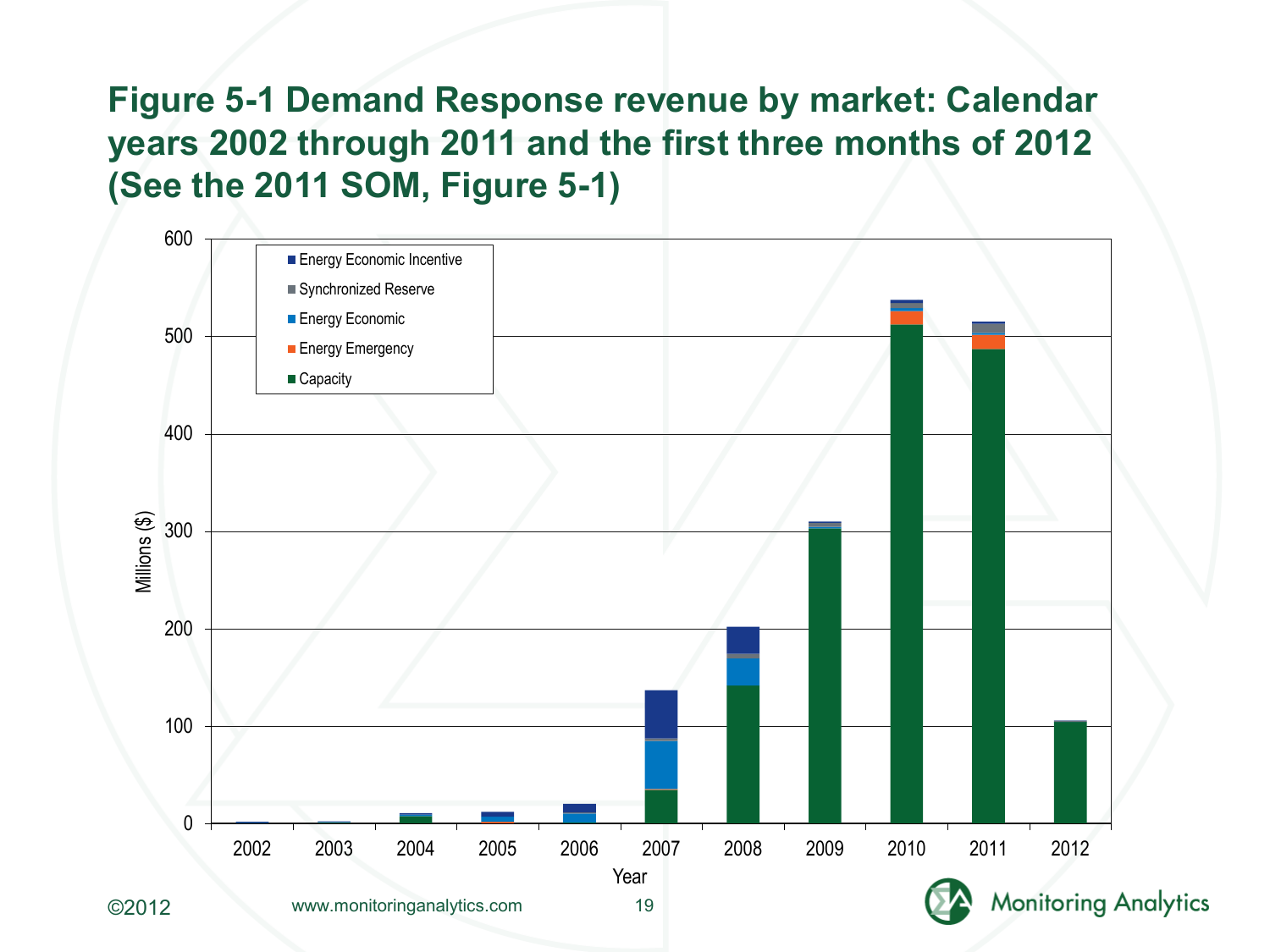#### **Table 20 Impact of EPA MACT emissions standards: 2014/2015 RPM Base Residual Auction**

|                   |                        | <b>Actual Auction Results</b> |                             | <b>Remove APIR associated with</b><br>pending EPA MACT emission<br><b>standards</b> |                     |
|-------------------|------------------------|-------------------------------|-----------------------------|-------------------------------------------------------------------------------------|---------------------|
| <b>LDA</b>        |                        | <b>Clearing Prices</b>        | <b>Cleared UCAP</b><br>(MW) | <b>Clearing Prices</b><br>(\$ per MW-day)                                           | <b>Cleared UCAP</b> |
|                   | <b>Product Type</b>    | (\$ per MW-day)               |                             |                                                                                     | (MW)                |
| <b>RTO</b>        | Limited                | \$125.47                      | 12,165.9                    | \$94.26                                                                             | 12,133.9            |
|                   | <b>Extended Summer</b> | \$125.99                      | 1,441.0                     | \$94.26                                                                             | 812.2               |
|                   | Annual                 | \$125.99                      | 136,367.8                   | \$94.26                                                                             | 137,618.1           |
| <b>MAAC</b>       | Limited                | \$125.47                      | 5,920.7                     | \$102.50                                                                            | 6,000.5             |
|                   | <b>Extended Summer</b> | \$136.50                      | 1,076.8                     | \$105.00                                                                            | 799.3               |
|                   | Annual                 | \$136.50                      | 60,178.5                    | \$105.00                                                                            | 60,456.0            |
| <b>EMAAC</b>      | Limited                | \$125.47                      | 2,322.2                     | \$128.35                                                                            | 2,497.0             |
|                   | <b>Extended Summer</b> | \$136.50                      | 442.8                       | \$133.41                                                                            | 321.8               |
|                   | Annual                 | \$136.50                      | 29,789.0                    | \$133.41                                                                            | 29,348.9            |
| <b>PSEG North</b> | Limited                | \$213.97                      | 340.7                       | \$222.50                                                                            | 398.6               |
|                   | <b>Extended Summer</b> | \$225.00                      | 97.1                        | \$225.00                                                                            | 64.5                |
|                   | Annual                 | \$225.00                      | 3,379.7                     | \$225.00                                                                            | 3,347.1             |



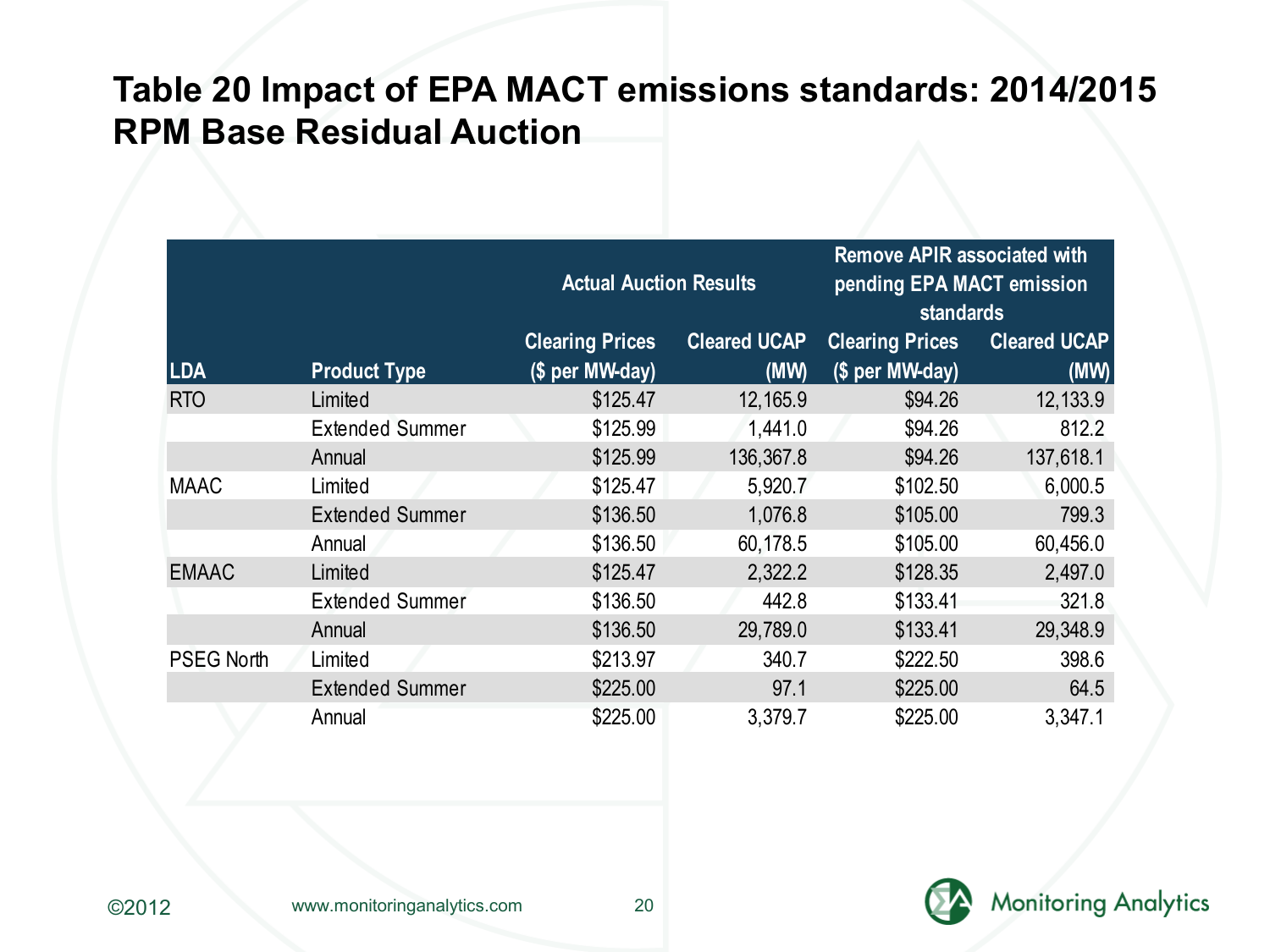#### **Table 5-12 Comparison of Demand Response and Generation Resources, Calendar year 2011 (New Table)**

|                        |                       | <b>DSR</b>           |                 |                      |             |              |             |              |
|------------------------|-----------------------|----------------------|-----------------|----------------------|-------------|--------------|-------------|--------------|
|                        | <b>DSR</b>            | (July 22, 2011 Event | <b>DSR</b>      | <b>DSR</b>           | <b>DSR</b>  |              |             |              |
|                        | (July 22, 2011 Event) | \$999 Strike Price)  | $(10x6$ Events) | (\$999 strike price) | (No Events) | cc           | СT          | Coal         |
| Hours of Operation     |                       |                      | 60              | 60                   |             | 7.524        | 2.489       | 4,751        |
| E&AS                   | \$230,244             | \$599,400            | \$1.751.744     | \$5,994,000          | \$0         | \$13,080,600 | \$4.864.200 | \$5,694,000  |
| Capacity               | \$4,985,779           | \$4,985,779          | \$4,985,779     | \$4,985,779          | \$4,985,779 | \$4,985,779  | \$4,985,779 | \$4,985,779  |
| Total                  | \$5,216,023           | \$5,585,179          | \$6,737,523     | \$10,979,779         | \$4,985,779 | \$18,066,379 | \$9,849,979 | \$10,679,779 |
| Average margin per MWh | \$384                 | \$999                | \$292           | \$999                |             | \$17         | \$20        | \$12         |